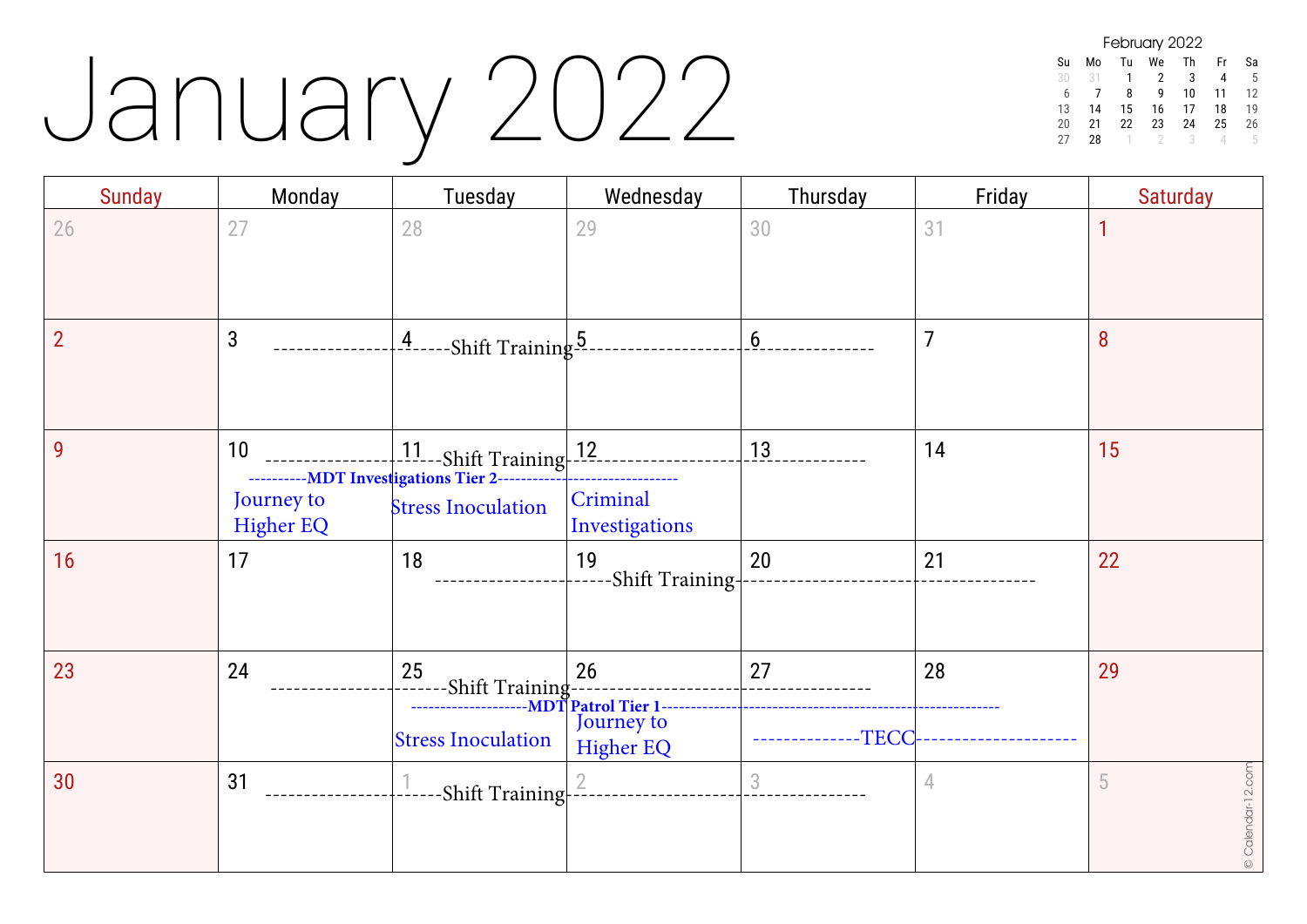## February 2022

March 2022 Su Mo Tu We Th Fr Sa 28 1 2 3 4 5 6 7 8 9 10 11 12 13 14 15 16 17 18 19 20 21 22 23 24 25 26<br>27 28 29 30 31 1 2 28 29 30 31

| <b>Sunday</b> | Monday                                       | Tuesday                                                                                                                           | Wednesday      | Thursday | Friday | <b>Saturday</b>        |
|---------------|----------------------------------------------|-----------------------------------------------------------------------------------------------------------------------------------|----------------|----------|--------|------------------------|
| 30            | 31                                           | 1<br>-Shift Training---                                                                                                           | $\overline{2}$ | 3        | 4      | 5                      |
| 6             | $\overline{7}$                               | 8                                                                                                                                 | 9              | 10       | 11     | 12                     |
| 13            | 14<br>De-Escalation                          | 15<br> -----Shift Training- $\mid$                                                                                                | 16             | 17       | 18     | 19                     |
| 20            | 21                                           | 22<br>------Shift Training-<br>-------------------------------------40 Hour Crisis Intervention Training------------------------- | 23             | 24       | 25     | 26                     |
| 27            | 28 __________________<br><b>Red Dot Site</b> | <b>Red Dot Site</b>                                                                                                               |                |          | 4      | 5<br>© Calendar-12.com |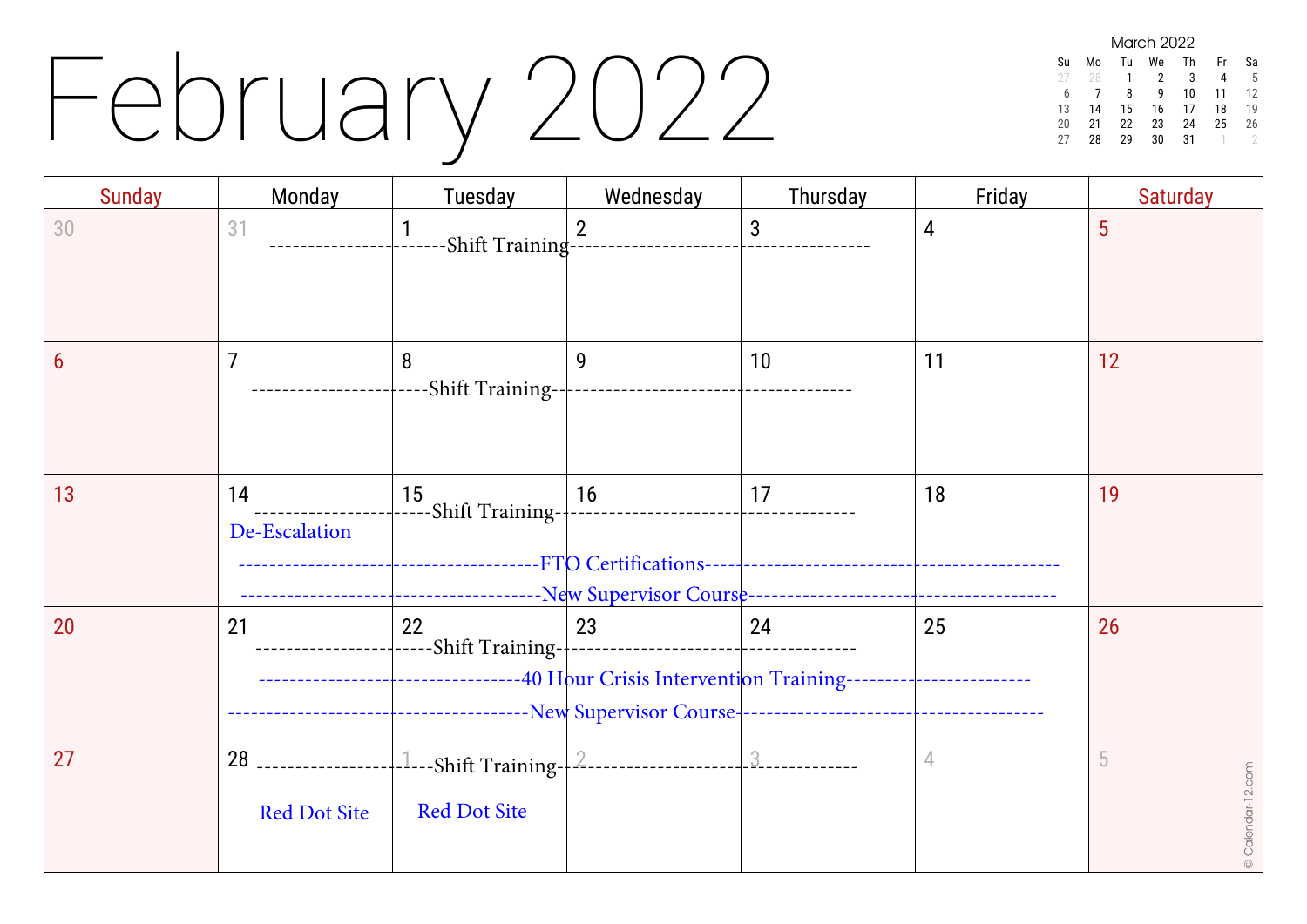#### March 2022

| April 2022 |    |    |    |    |    |    |  |  |
|------------|----|----|----|----|----|----|--|--|
| Su         | Mo | Tu | We | Th | Fr | Sa |  |  |
|            | 28 | 29 | 30 | 31 | 1  | 2  |  |  |
| 3          | 4  | 5  | 6  |    | 8  | g  |  |  |
| 10         | 11 | 12 | 13 | 14 | 15 | 16 |  |  |
| 17         | 18 | 19 | 20 | 21 | 22 | 23 |  |  |
| 24         | 25 | 26 | 27 | 28 | 29 | 30 |  |  |

| <b>Sunday</b> | Monday                                    | Tuesday                                                                | Wednesday                              | Thursday                                                                                           | Friday | <b>Saturday</b>                     |
|---------------|-------------------------------------------|------------------------------------------------------------------------|----------------------------------------|----------------------------------------------------------------------------------------------------|--------|-------------------------------------|
| 27            | 28<br><b>5 Dysfunctions</b><br>of a Team  | $-1$ --Shift Training-- $\vert$<br>Stress Inoculation Supervisor Hicks | $2 -$<br>__________________            | $\frac{3}{2}$<br>----MDT Supervisor Tier 3--------------  -------Vehicle Close Quarter Tactics---- | 4      | 5                                   |
| 6             |                                           | 8<br>-Shift Training--<br>Advanced<br>Human<br>Trafficking             | 9<br><b>Supervisor TECC</b>            | 10<br>--------Back to Basics Firearms-----                                                         | 11     | 12                                  |
| 13            | 14                                        | 15<br>---Shift Training--<br><b>Stress Inoculation</b>                 | 16<br>Journey to Higher<br>EO          | 17<br> --------------TECC- ------------------                                                      | 18     | 19                                  |
| 20            | 21<br>1911<br><b>Transition</b><br>Course | $\frac{22}{1}$ -----Shift Training-                                    | 23                                     | 24                                                                                                 | 25     | 26                                  |
| 27            | 28                                        | -29 <sub>Shift</sub> Training--                                        | 30<br>--Basic TCOLE Instructor Course- | 31                                                                                                 |        | $\overline{2}$<br>© Calendar-12.com |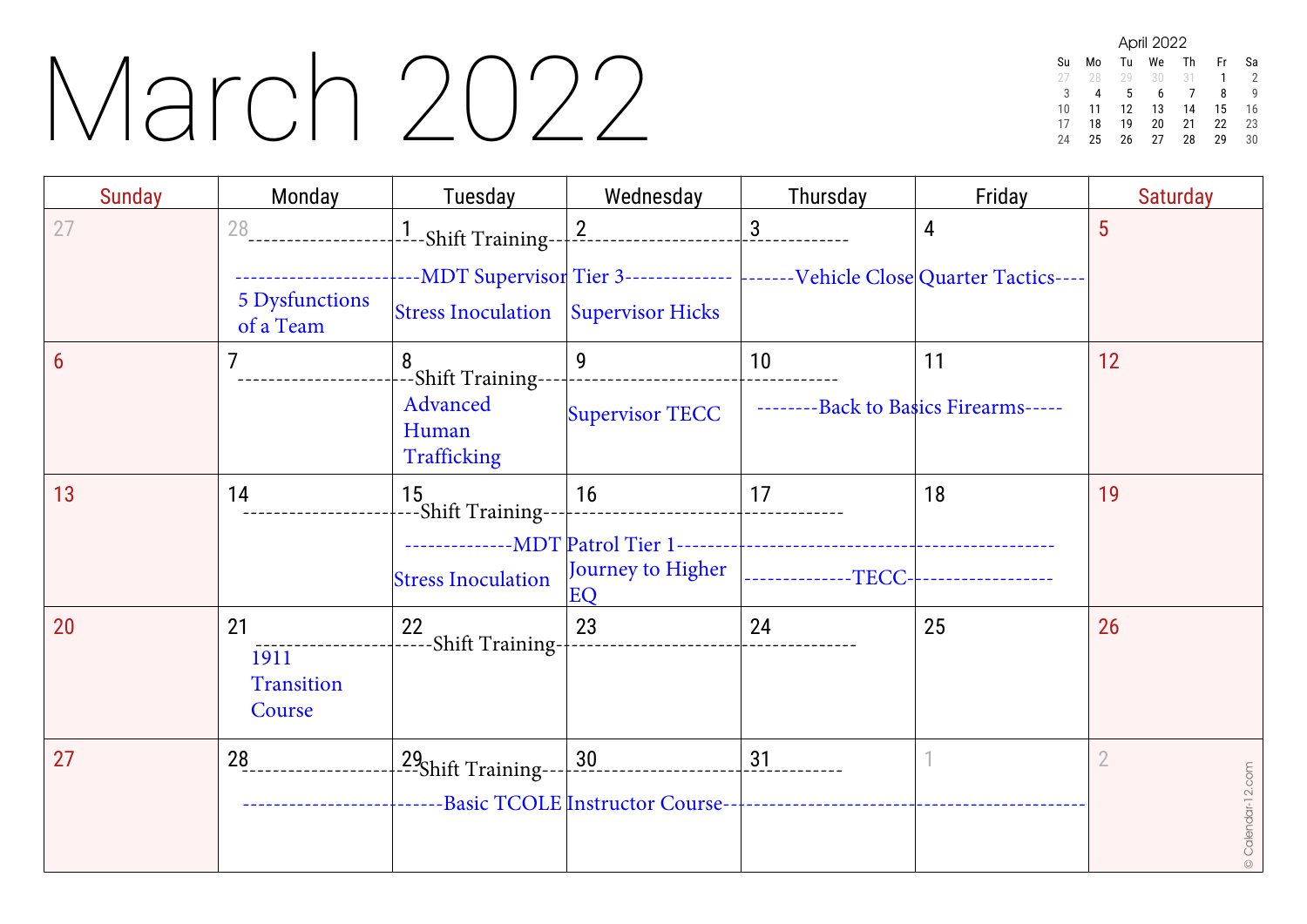### April 2022

|    |    |    | May 2022 |    |    |    |
|----|----|----|----------|----|----|----|
| Su | Mo | Tu | We       | Th | Fr | Sa |
|    | 2  | 3  |          | 5  | 6  |    |
| 8  | q  | 10 | 11       | 12 | 13 | 14 |
| 15 | 16 | 17 | 18       | 19 | 20 | 21 |
| 22 | 23 | 24 | 25       | 26 | 27 | 28 |
| ንባ | 30 | 31 |          |    | २  |    |

| <b>Sunday</b> | Monday                                   | Tuesday                                                                       | Wednesday                                            | Thursday                            | Friday                                       | <b>Saturday</b>         |
|---------------|------------------------------------------|-------------------------------------------------------------------------------|------------------------------------------------------|-------------------------------------|----------------------------------------------|-------------------------|
| 27            | 28                                       | 29                                                                            | 30                                                   | 31                                  | $\mathbf{1}$                                 | $\overline{2}$          |
| 3             | 4<br>Journey to<br><b>Higher EQ</b>      | --MDT Investigations Tier 2 -------------------<br>Criminal<br>Investigations | <b>Stress Inoculation</b>                            |                                     | $8 -$                                        | 9                       |
| 10            | 11                                       | 12                                                                            | 13<br>--40 Hour Crisis Intervention Training-------- | 14                                  | 15<br>-------Back to Basics Firearms-------- | 16                      |
| 17            | 18<br>De-Escalation                      | 19<br>Advanced<br>Human<br>Trafficking                                        | 20<br>-Shift Training------------------------------  | 21<br>-------------TECC------------ | 22                                           | 23                      |
| 24            | 25<br><b>5 Dysfunctions</b><br>of a Team | 26                                                                            | 27<br>Stress Inoculation   Supervisor Hicks          | 28                                  | 29                                           | 30<br>© Calendar-12.com |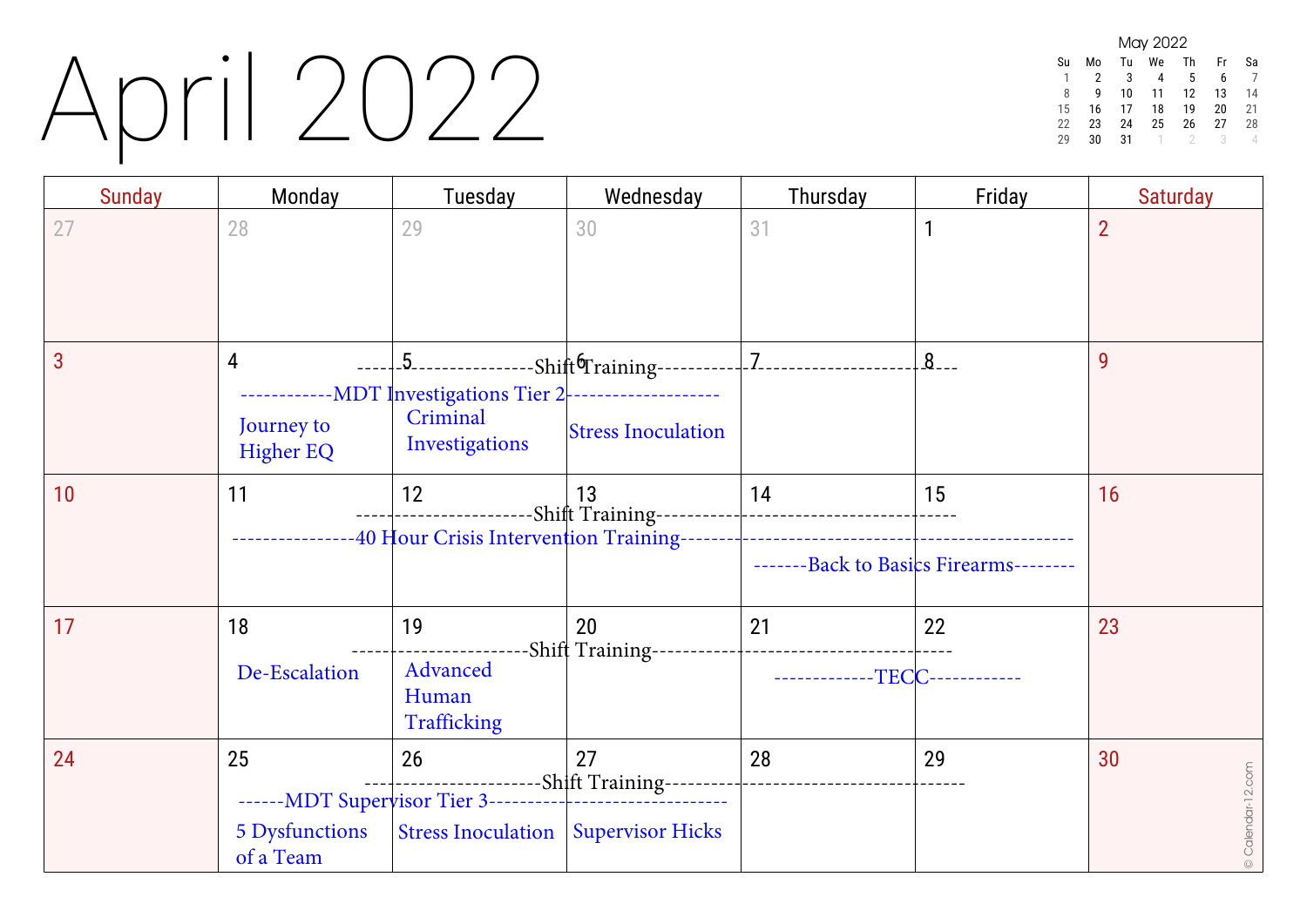# May 2022

| June 2022 |    |    |    |    |    |    |  |  |
|-----------|----|----|----|----|----|----|--|--|
| Su        | M٥ | Tu | We | Th | Fr | Sa |  |  |
| 29        | 30 | 31 | 1  | 2  | 3  |    |  |  |
| 5         | 6  |    | 8  | q  | 10 | 11 |  |  |
| 12        | 13 | 14 | 15 | 16 | 17 | 18 |  |  |
| 19        | 20 | 21 | 22 | 23 | 24 | 25 |  |  |
| 26        | 27 | 28 | 29 | 30 |    |    |  |  |

| <b>Sunday</b> | Monday              | Tuesday                                                                                | Wednesday                                                                | Thursday                 | Friday                                       | <b>Saturday</b>        |
|---------------|---------------------|----------------------------------------------------------------------------------------|--------------------------------------------------------------------------|--------------------------|----------------------------------------------|------------------------|
|               | $\overline{2}$      | $\mathbf{3}$<br>-Shift Training--                                                      | $\overline{4}$                                                           | $5\phantom{.0}$          | 6<br>------Vehicle Close Quarter Tactics---- | $\overline{7}$         |
| 8             | 9                   | 10<br>-----Shift Training-                                                             | 11<br>-------MDT Investigations Tier 2-<br>Stress Inoculation   Criminal | 12<br>Investigations     | 13<br>Journey to<br><b>Higher EQ</b>         | 14                     |
| 15            | 16<br>De-Escalation | 17<br>--Shift Training--                                                               | 18                                                                       | 19                       | 20                                           | 21                     |
| 22            | 23                  | $\downarrow$ 24<br>$\downarrow$ ----Shift Training--<br>Journey to<br><b>Higher EQ</b> | 25<br><b>Stress Inoculation</b>                                          | 26<br>--------------TECC | 27                                           | 28                     |
| 29            | 30                  | 31<br>-Shift Training-                                                                 |                                                                          | $\overline{2}$           | 3                                            | 4<br>© Calendar-12.com |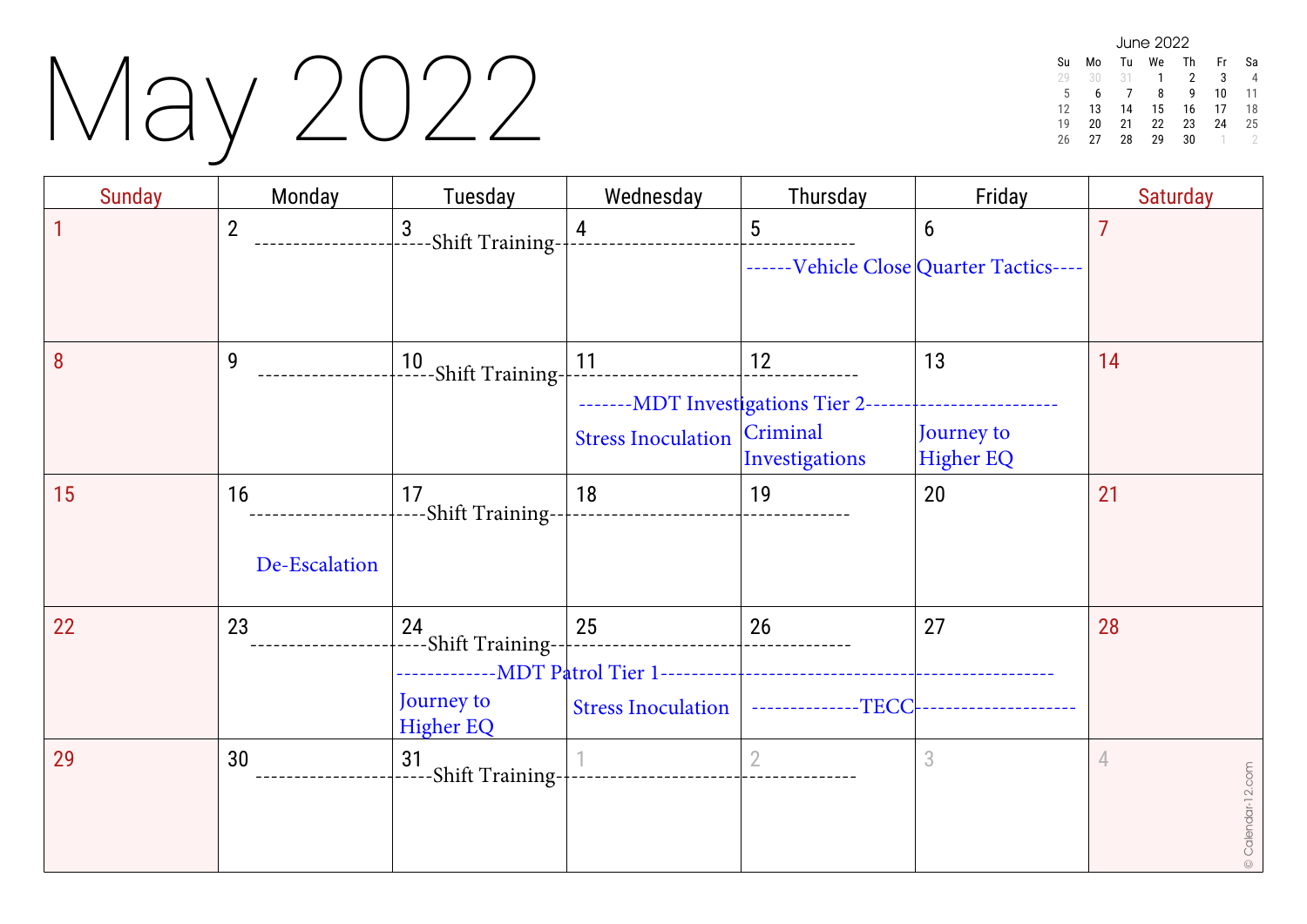#### June 2022

| <b>July 2022</b> |    |    |    |    |    |    |  |  |
|------------------|----|----|----|----|----|----|--|--|
| Su               | Mo | Tu | We | Th | Fr | Sa |  |  |
| 26               | 27 | 28 | 29 | 30 | 1  | 2  |  |  |
| 3                | 4  | 5  | 6  | 7  | 8  | g  |  |  |
| 10               | 11 | 12 | 13 | 14 | 15 | 16 |  |  |
| 17               | 18 | 19 | 20 | 21 | 22 | 23 |  |  |
| 24               | 25 | 26 | 27 | 28 | 29 | 30 |  |  |
| 31               |    |    | 3  | л  | 5  |    |  |  |

| <b>Sunday</b> | Monday              | Tuesday                                                                                                  | Wednesday                                                               | Thursday                         | Friday                                        | <b>Saturday</b>                     |
|---------------|---------------------|----------------------------------------------------------------------------------------------------------|-------------------------------------------------------------------------|----------------------------------|-----------------------------------------------|-------------------------------------|
| 29            | 30                  | 31                                                                                                       | -Shift Training-----------------<br>-----------MDT Supervisor Tier 3--- | $\overline{2}$                   | 3                                             | 4                                   |
|               |                     |                                                                                                          | 5 Dysfunctions<br>of a Team                                             | <b>Stress Inoculation</b>        | <b>Supervisor Hicks</b>                       |                                     |
| 5             | 6                   | 7<br>-Shift Training--                                                                                   |                                                                         | 9                                | 10                                            | 11                                  |
| 12            | 13<br>De-Escalation | 14<br>-Shift Training-                                                                                   |                                                                         | 16                               | 17<br>-------Court Security Training--------- | 18                                  |
| 19            | 20                  | 21                                                                                                       | 22<br>-Shift Training--                                                 | 23                               | 24                                            | 25                                  |
| 26            | 27                  | 28<br>-------Shift Training-------<br>---------MDT Patrol Tier 1<br>28<br>Journey to<br><b>Higher EQ</b> | <b>Stress Inoculation</b>                                               | 30<br>--------------- TECC------ |                                               | $\overline{2}$<br>© Calendar-12.com |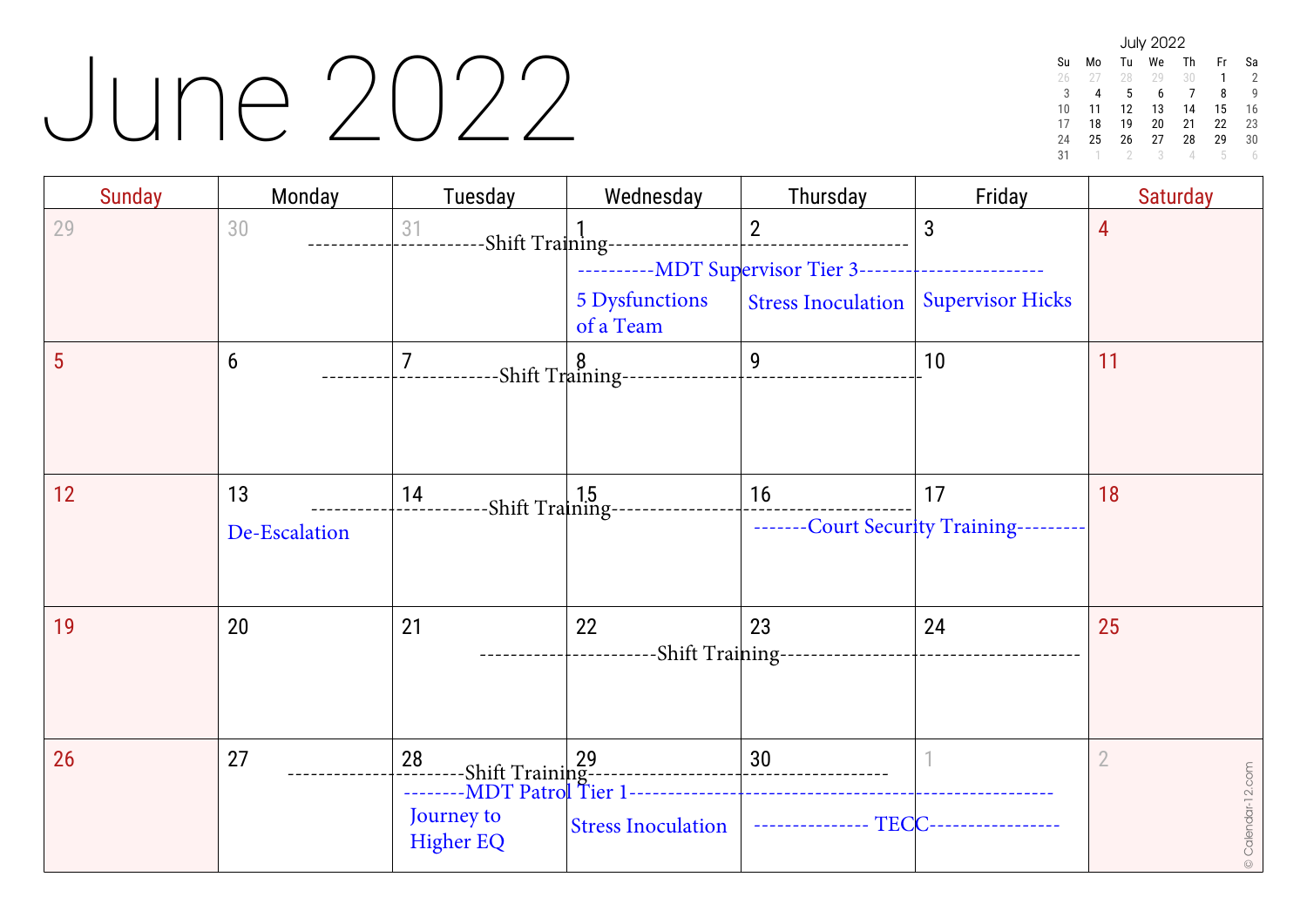# July 2022

| August 2022 |    |    |    |    |    |    |  |  |
|-------------|----|----|----|----|----|----|--|--|
| Su          | Mo | Tu | We | Th | Fr | Sa |  |  |
| 31          |    | 2  | 3  | 4  | 5  | 6  |  |  |
|             | 8  | q  | 10 | 11 | 12 | 13 |  |  |
| 14          | 15 | 16 | 17 | 18 | 19 | 20 |  |  |
| 21          | 22 | 23 | 24 | 25 | 26 | 27 |  |  |
| 28          | 29 | 30 | 31 |    |    |    |  |  |

| <b>Sunday</b> | Monday   | Tuesday                                   | Wednesday                                                                                    | Thursday                                                                   | Friday                                      | <b>Saturday</b>        |
|---------------|----------|-------------------------------------------|----------------------------------------------------------------------------------------------|----------------------------------------------------------------------------|---------------------------------------------|------------------------|
| 26            | 27       | 38<br>31                                  | 29<br>--Shift Training-----------------                                                      | 20                                                                         | $\mathbf{1}$                                | $\overline{2}$         |
| 3             | 4        | 5                                         | $-6$ --Shift Training- $+7$ ------------------<br>Journey to Higher Stress Inoculation<br>EQ | ----------MDT Investigations Tier 2-- Back to Basics                       | 8------------<br>Criminal<br>Investigations | 9                      |
| 10            | 11<br>31 | 12<br>-Shift Training--                   | 13<br>$\overline{2}$                                                                         | 14                                                                         | 15                                          | 16                     |
| 17            | 18<br>31 | 19<br>-Shift Training                     | 20<br>$\overline{2}$                                                                         | 21                                                                         | 22                                          | 23                     |
| 24            | 31<br>25 | 26<br>---Shift Training-<br>De-Escalation | 2<br>27<br>Dysfunction<br>s of a Team                                                        | 28<br>----MDT Supervisor Tier 3--<br>Stress Inoculation   Supervisor Hicks | 29                                          | 30                     |
| 31            |          | $\overline{2}$                            | 3                                                                                            | 4                                                                          | 5                                           | © Calendar-12.com<br>6 |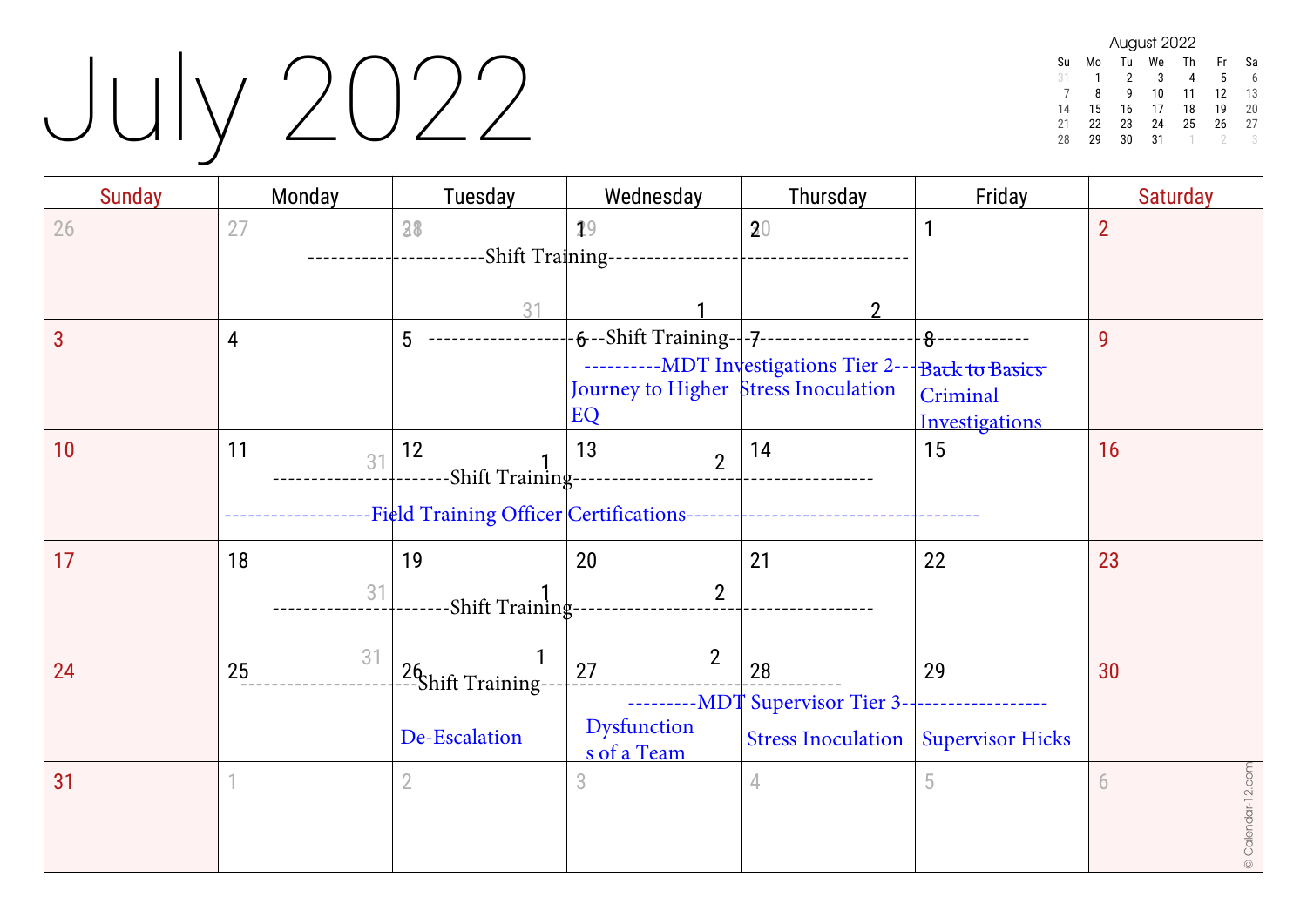### August 2022

| September 2022 |    |    |    |    |    |    |  |  |
|----------------|----|----|----|----|----|----|--|--|
| Su             | Mo | Tu | We | Th | Fr | Sа |  |  |
| 28             | 20 | 30 | 31 |    | 2  | 3  |  |  |
| 4              | 5  | 6  |    | 8  | q  | 10 |  |  |
| 11             | 12 | 13 | 14 | 15 | 16 | 17 |  |  |
| 18             | 19 | 20 | 21 | 22 | 23 | 24 |  |  |
| 25             | 26 | 27 | 28 | 29 | 30 |    |  |  |

| <b>Sunday</b> | Monday         | Tuesday                                                      | Wednesday                                         | Thursday                             | Friday                             | <b>Saturday</b>        |
|---------------|----------------|--------------------------------------------------------------|---------------------------------------------------|--------------------------------------|------------------------------------|------------------------|
| 31            | De-Escalation  | - <sup>2</sup> -Shift Training--                             | $\overline{3}$ .                                  | 4                                    | 5<br>Vehicle Close Quarter Tactics | $6\overline{6}$        |
|               | 31<br>$8 -$    | $\frac{1}{2}$ -Shift Training-- $\frac{1}{2}$ 10.            | 2                                                 | $-11$                                | 12                                 | 13                     |
| 14            | 31<br>15       | $16$<br>-----Shift Training-                                 | 17                                                | 18                                   | 19                                 | 20                     |
| 21            | 31<br>22<br>31 | $23$ -Shift Training- $24$<br>Journey to<br><b>Higher EQ</b> | -MDT Patrol Tier 1--<br><b>Stress Inoculation</b> | 25<br>-TECC-<br><u>_____________</u> | 26                                 | 27                     |
| 28            | $29 -$         | -30-Shift Training- 31-----------------                      | <b>Supervisor TECC</b>                            |                                      | $\overline{2}$                     | 3<br>© Calendar-12.com |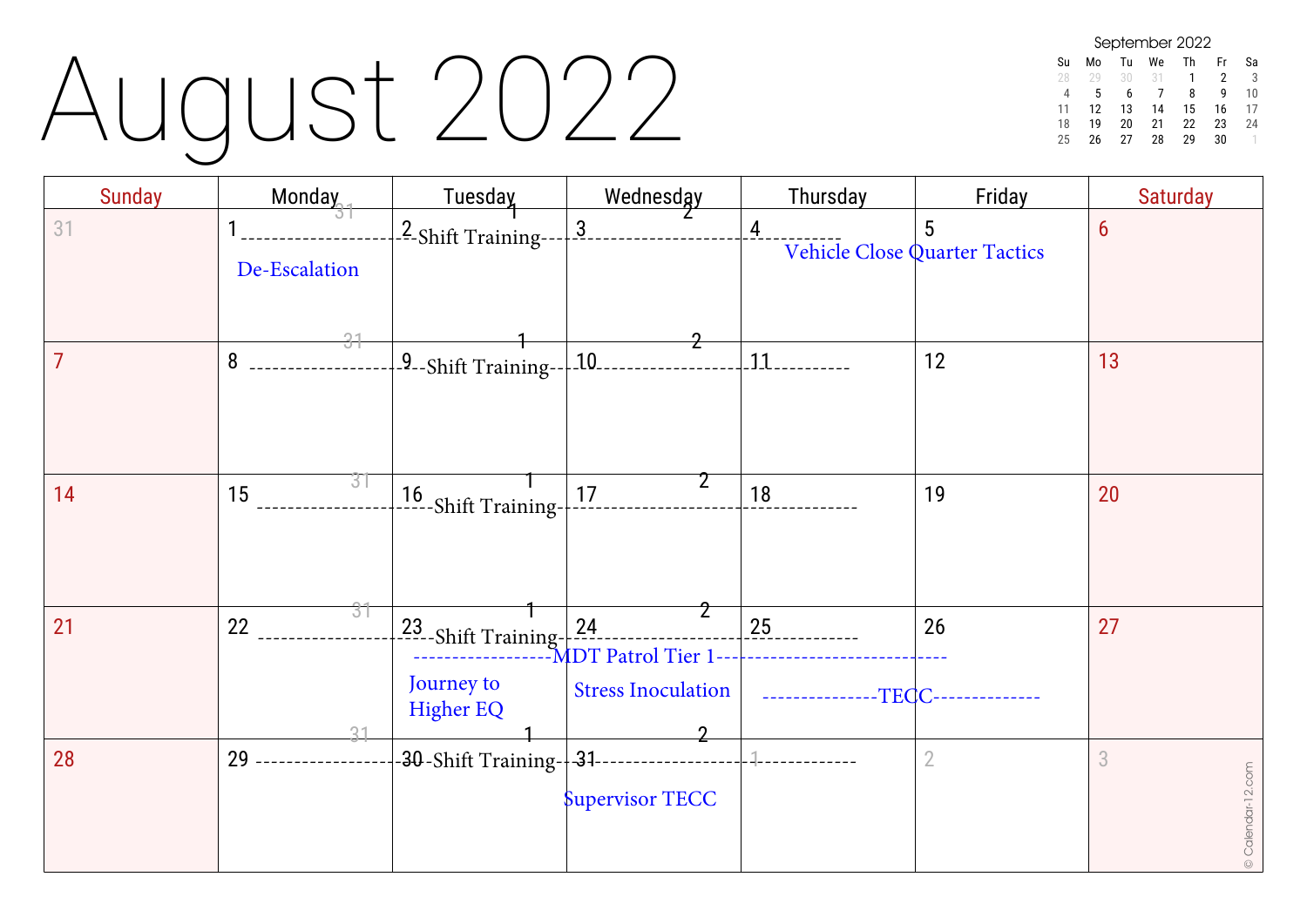### September 2022

October 2022 Su Mo Tu We Th Fr Sa 25 26 27 28 29 30 1 2 3 4 5 6 7 8<br>9 10 11 12 13 14 15 9 10 11 12 13 14 15 16 17 18 19 20 21 22  $\begin{array}{cccc} 23 & 24 & 25 & 26 & 27 \\ 30 & 31 & 1 & 2 & 3 \end{array}$ 30 31 1 2 3 4 5

| <b>Sunday</b> | Monday                                       | Tuesday                   | Wednesday                                             | Thursday        | Friday                                                         | <b>Saturday</b>   |
|---------------|----------------------------------------------|---------------------------|-------------------------------------------------------|-----------------|----------------------------------------------------------------|-------------------|
| 28            | 29                                           | 30                        | 31                                                    |                 | $\overline{2}$                                                 | 3                 |
| 4             | $5$<br>$-31$                                 | -6-Shift Training--       | .7.                                                   | 8               | 9                                                              | 10                |
| 11            | 12 ------------------<br>31                  |                           | --Basic TCOLE Instructor----------------------------- |                 | 16                                                             | 17                |
| 18            | 19 ------------------<br>De-Escalation<br>21 |                           | Journey to Higher Stress Inoculation<br>EQ            |                 | 23<br>.<br><b>Back to Basics</b><br>Criminal<br>Investigations | 24                |
| 25            | 26 ------------------                        | -27--Shift Training- 28-- |                                                       | --------------- | 30                                                             | © Calendar-12.com |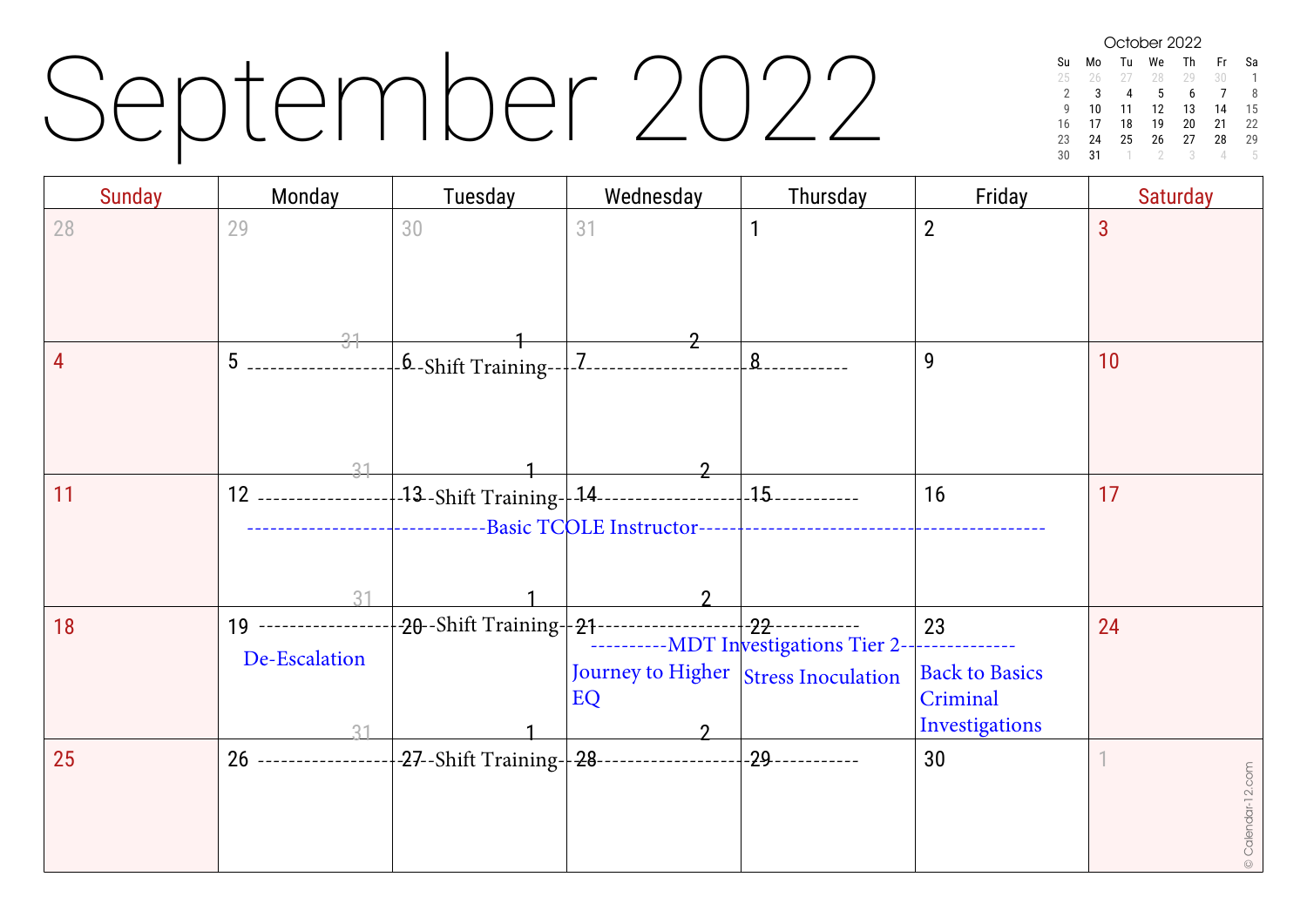#### October 2022

| November 2022 |    |    |    |    |    |    |  |  |
|---------------|----|----|----|----|----|----|--|--|
| Su            | M٥ | Tu | We | Th | Fr | Sа |  |  |
| 30            | 31 | 1  | 2  | 3  |    | 5  |  |  |
| 6             |    | 8  | q  | 10 | 11 | 12 |  |  |
| 13            | 14 | 15 | 16 | 17 | 18 | 19 |  |  |
| 20            | 21 | 22 | 23 | 24 | 25 | 26 |  |  |
| 27            | 28 | 29 | 30 |    |    |    |  |  |

| <b>Sunday</b> | Monday                         | Tuesday                        | Wednesday                                                    | Thursday                                | Friday                                     | Saturday               |
|---------------|--------------------------------|--------------------------------|--------------------------------------------------------------|-----------------------------------------|--------------------------------------------|------------------------|
| 25            | 26                             | 27                             | 28<br>$\mathfrak{D}$                                         | 29                                      | 30                                         |                        |
|               | Team<br>31                     |                                | <b>Supervisor Hicks</b>                                      | ---------------<br>De-Escalation        |                                            | 8                      |
| 9             | 31                             |                                | $\mathfrak{D}$                                               | ----------------                        | 14                                         | 15                     |
| 16            | Journey to<br><b>Higher EQ</b> | <b>Stress Inoculation</b>      | <b>Back to Basics</b><br>Criminal<br><b>Investigations 2</b> |                                         | 21<br>----Vehicle Close Quarter Tactics--- | 22                     |
| 23            | 24 -----------------           | Journey to<br><b>Higher EQ</b> |                                                              | Stress Inoculation  -------------TECC-- | 28<br>------------------                   | 29                     |
| 30            | 31                             |                                | 2                                                            | 3                                       | 4                                          | © Calendar-12.com<br>5 |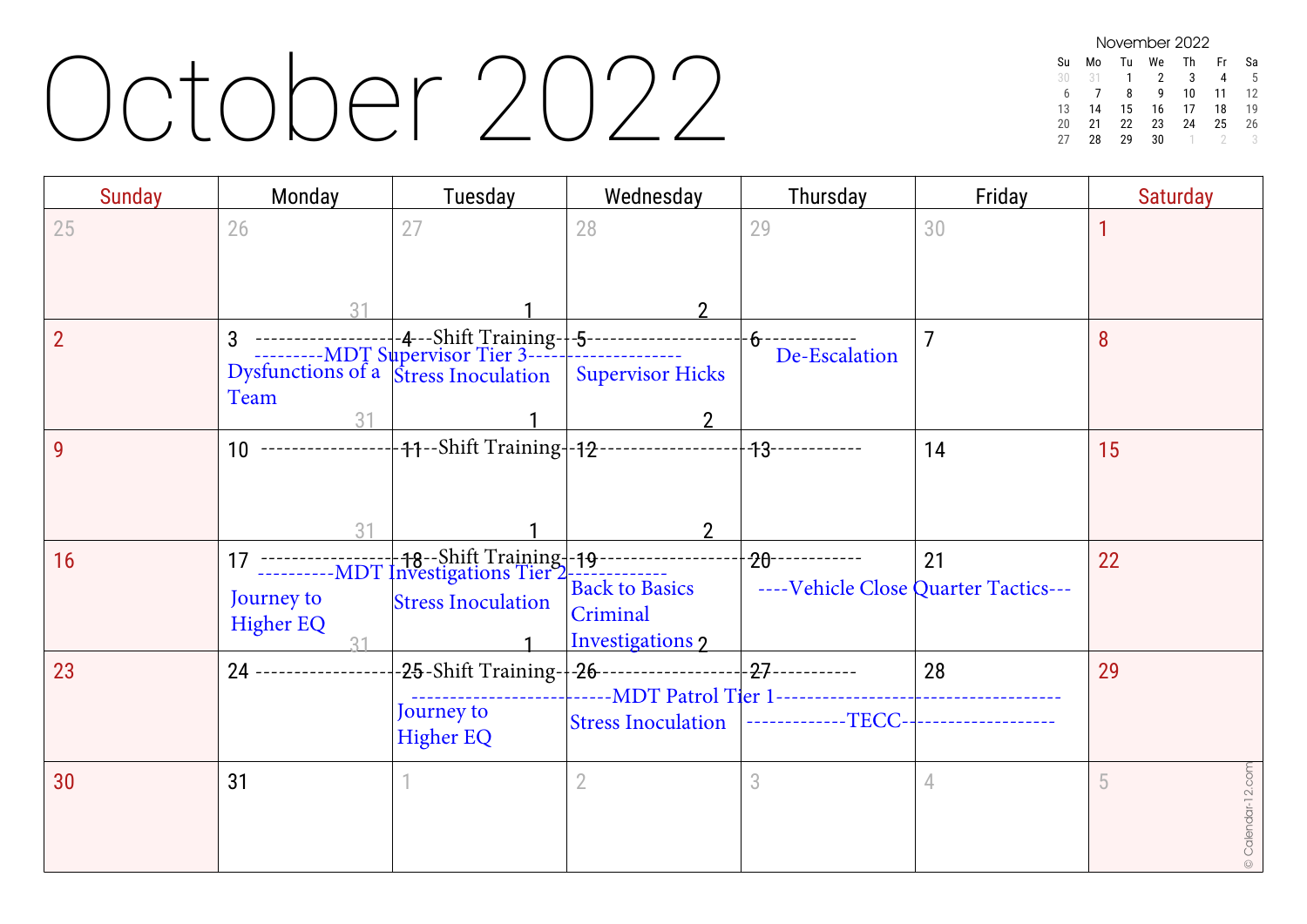#### November 2022

December 2022 Su Mo Tu We Th Fr Sa 28 29 30 1 2 3 4 5 6 7 8 9 10 11 12 13 14 15 16 17 18 19 20 21 22 23 24 25 26 27 28 29

| <b>Sunday</b> | Monday                               | Tuesday                                                                       | Wednesday                                  | Thursday | Friday         | <b>Saturday</b>        |
|---------------|--------------------------------------|-------------------------------------------------------------------------------|--------------------------------------------|----------|----------------|------------------------|
| 30            | 31                                   | $\frac{1}{2}$ ---Shift Training-                                              | 2                                          | 3        | 4              | 5                      |
| 6             | 31<br>$7$ ----------<br>31           | Supervisor TECC                                                               | ----------TECC-----------<br>$\mathcal{P}$ |          | 11             | 12                     |
| 13            | 14 ----------------<br>De-Escalation | -15-Shift Training--16---                                                     |                                            |          | 18             | 19                     |
| 20            | 21                                   | $\frac{22}{31}$<br>-Shift Training--                                          | 23                                         | 24       | 25             | 26                     |
| 27            | 28                                   | 31<br>$\begin{array}{c}\n 29 \\ \leftarrow\text{-Shift Training} \end{array}$ | 30                                         |          | $\overline{2}$ | 3<br>© Calendar-12.com |